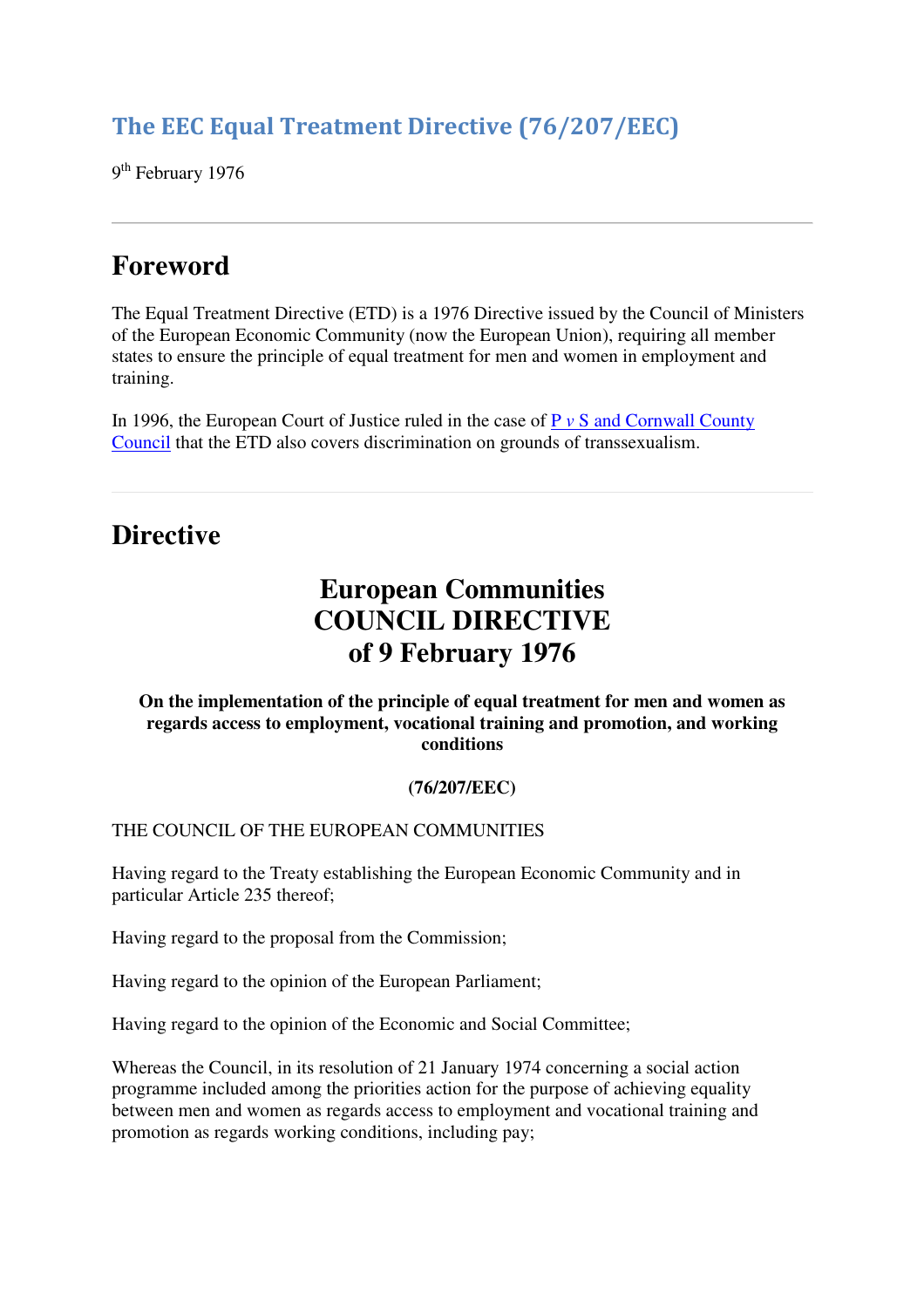Whereas, with regard to pay, the Council adopted on 10 February 1975 Directive 75/11/EEC on the approximation of the laws of Member States relating to the application of the principle of equal pay for men and women;

Whereas Community action to achieve the principle of equal treatment for men and women in respect of access to employment and vocational training and promotion and in respect of other working conditions also appears to be necessary; whereas, equal treatment for male and female workers constitutes one of the objectives of the Community, in so far as the harmonization of living and working conditions while maintaining their improvement are *inter alia* to be furthered; whereas the Treaty does not confer the necessary specific powers for this purpose;

Whereas the definition and progressive implementation of the principle of equal treatment in matters of social security should be ensured by means of subsequent instruments

#### HAS ADOPTED THIS DIRECTIVE —

## **Article 1**

- 1. The purpose of this Directive is to put into effect in the Member States the principle of equal treatment for men and women as regards access to employment, including promotion, and to vocational training and as regards working conditions and, on the conditions referred to in paragraph 2, social security. This principle is hereinafter referred to as "the principle of equal treatment".
- 2. With a view to ensuring the progressive implementation of the principle of equal treatment in matters of social security, the Council, acting on a proposal from the Commission, will adopt provisions defining its substance, its scope and the arrangements for its application.

## **Article 2**

- 1. For the purposes of the following provisions, the principle of equal treatment shall mean that there shall be no discrimination whatsoever on grounds of sex either directly or indirectly by reference in particular to marital or family status.
- 2. This Directive shall be without prejudice to the right of Member States to exclude from its field of application those occupational activities and, where appropriate, the training leading thereto, for which, by reason of their nature and of the context in which they are carried out, the sex of the worker constitutes a determining factor.
- 3. This Directive shall be without prejudice to provisions concerning the protection of women, particularly as regards pregnancy and maternity.
- 4. This Directive shall be without prejudice to measures to promote equal opportunity for men and women, in particular by removing existing inequalities which affect women's opportunities in the areas referred to in Article 1(1).

## **Article 3**

1. Application of the principle of equal treatment means that there shall be no discrimination whatsoever on grounds of sex in the conditions, including selection criteria, for access to all jobs or posts, whatever the sector or branch of activity, and to all levels of the occupational hierarchy —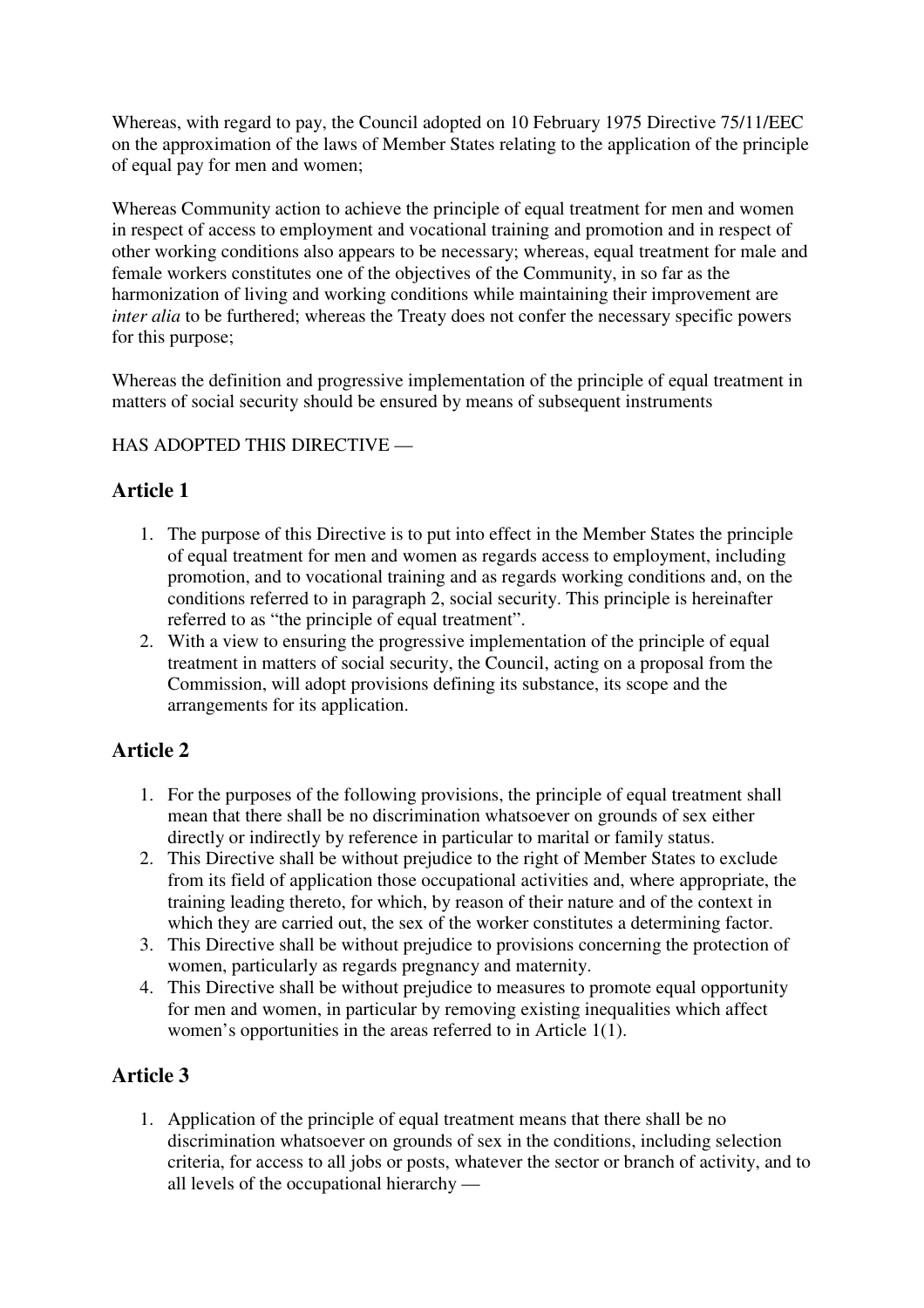- 2. To this end, Member States shall take the measures necessary to ensure that
	- a. any laws, regulations and administrative provisions contrary to the principle of equal treatment shall be abolished;
	- b. any provisions contrary to the principle of equal treatment which are included in collective agreements, individual contracts of employment, internal rules of undertakings, or in rules governing the independent occupations and professions shall be, or may be declared, null and void or may be amended;
	- c. Those laws, regulations and administrative provisions contrary to the principle of equal treatment when the concern for protection which originally inspired them is no longer well founded shall be revised; and that where similar provisions are included in collective agreements labour and management shall be requested to undertake the desired revision.

### **Article 4**

Application of the principle of equal treatment with regard to access to all types and to all levels, of vocational guidance, vocational training, advanced vocational training and retraining, means that Member States shall take all necessary measures to ensure that —

- a. any laws, regulations and administrative provisions contrary to the principle of equal treatment shall be abolished;
- b. any provisions contrary to the principle of equal treatment which are included in collective agreements, individual contracts of employment, internal rules of undertakings, or in rules governing the independent occupations and professions shall be, or may be declared, null and void or may be amended;
- c. without prejudice to the freedom granted in certain Member States to certain private training establishments, vocational guidance, vocational training, advanced vocational training and retraining shall be accessible on the basis of the same criteria and at the same levels without any discrimination on grounds of sex.

## **Article 5**

- 1. Application of the principle of equal treatment with regard to working conditions, including the conditions governing dismissal, means that men and women shall be guaranteed the same conditions without discrimination on grounds of sex.
- 2. To this end, Member States shall take the measures necessary to ensure that
	- a. Any laws, regulations and administrative provisions contrary to the principle of equal treatment shall be abolished;
	- b. any provisions contrary to the principle of equal treatment which are included in collective agreements, individual contracts of employment, internal rules of undertakings or in rules governing independent occupations and professions shall be, or may be declared, null and void or may be amended;
	- c. those laws, regulations and administrative provisions contrary to the principle of equal treatment when the concern for protection which originally inspired them is no longer well founded shall be revised; and that where similar provisions are included in collective agreements labour and management shall be requested to undertake the desired revision.

#### **Article 6**